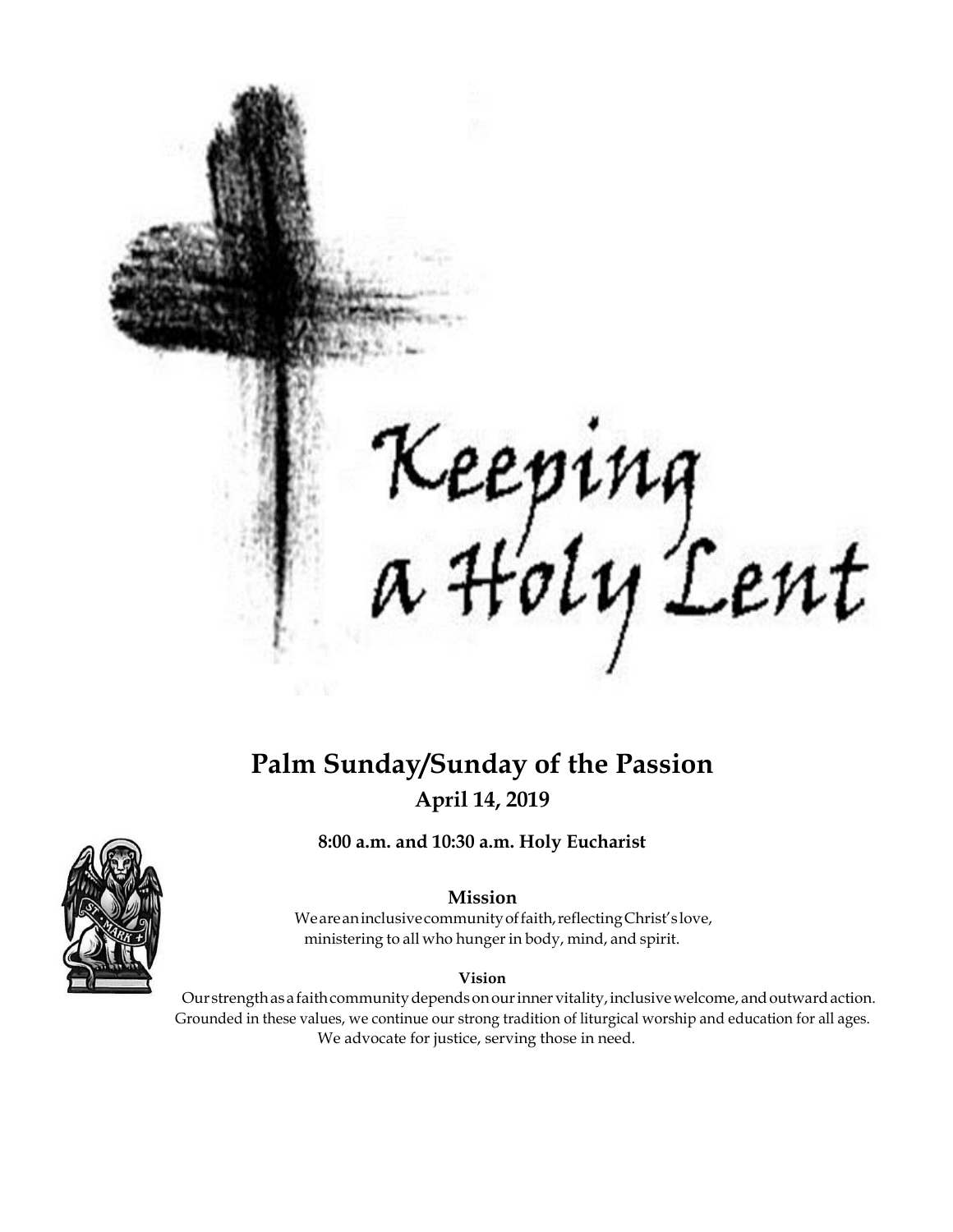# Welcome to St. Mark's

Welcome to St. Mark's community of faith! If this is your first visit with us, please know that we are delighted you are here. Please, introduce yourself and be sure to sign our guest book at either entrance to the Sanctuary and/or fill-out a Visitor's Welcome Card. Our order of worship is provided here for your convenience and is taken from the *Book of Common Prayer* (BCP) starting on page 355. Our hymnals, *The Hymnal 1982* (Blue) and *Wonder Love and Praise*(Green) and the *LiftEvery Voice and Sing* (Red) can be found in the pews. "S" numbers are found in the front of *The Hymnal 1982*. We recognize that language in liturgy could be more inclusive and hope for a time when that will be a reality. We



invite you to join us for refreshments and conversation following today's Service. Know that you are always welcome to be with us, and we would look forward to having you worship with us again.

**Weekly Worship at St. Mark's**: Sundays at 8 a.m. and 10:30 a.m.; Wednesdays, Eucharist and Healing Prayer at noon.

**Sundays at St. Mark's**: Services are at 8:00 a.m. and 10:30 a.m. **The Breakfast Café**, a program of our outreach ministry, is at 8:15 a.m. Following the 8:00 a.m. service we gather to socialize in the third level Conference Room. Exit to your left, go up the stairs on your left, and up the next set of stairs – the Conference Room is on the top *level to the left at the top of the stairs.* Our 10:30 a.m. service is also followed by a social hour and occasional special receptions in our Parish Hall. *Exit to your left, and the Hall is straight ahead.* **All are welcome!**

#### *Christian Formation:*

**Children:** Nursery care for infants and little ones through age 2 is provided beginning at 9:15 a.m. year round on the lower level. Preschool through 6th grade children are welcomed at 10:25 a.m. for age appropriate learning experiences. Children's Formation classrooms are located on the lower level (LL-2) and on the third level of the Parish House. (Look for the signs near the staircases.) Children are brought into service during the Peace so families can receive Communion together. For more information, please speak to **Jane Stidolph**.

#### **Junior and Senior High Youth: Grand Rapids Episcopal Youth:**

G.R.E.Y. is a joint youth ministry between St. Mark's and St. Andrew's Episcopal Churches for youth in grades 6- 12. We have weekly formation gatherings during the school year and service and social activities throughout the year. On Sundays, youth gather from 9:30 a.m.-10:20 a.m. to explore Faith Lens, a weekly Bible study that engages them in connecting world events with the Bible, faith, and everyday life. On Wednesdays evenings during the school year, youth meet for Oasis, our weekly youth group gathering, with potluck at 6 p.m. followed by program from 6:30-7:30 p.m. Both classes meet in the 3rd floor youth room at St. Mark's. Please contact our Director of Youth Ministries, Jeff Brown, for more information: [jeffatgrey@gmail.com.](mailto:jeffatgrey@gmail.com)

**Adults:** We offer the *Education for Ministry* seminar during the academic year as well as an *Inquirers' Class*for those preparing for Confirmation, Reception, or Reaffirming one's faith. On Sunday mornings, we have adult devotional groups. Seasonally, there are Wednesdays at St. Mark's from 6 p.m. to 8 p.m. for a potluck, presentation, discussion, and Evening Prayer. Please see **Father Christian** for moredetails.

**A Note about Cell Phones**: We ask that you turn off your cell phone; if you are on call, please turn it to vibrate when you enter the church.

**Rest Rooms** are located on the main level of the Parish House under the exit sign at the top of the hallway ramp.

**Parking on Sundays**: Street Parking is available on Pearl, Ionia, Lyon, Fountain and other streets near the Church. Parking is available in the Parish lot, the upper and lower levels of the GRCC building on the corner of Division and Lyon (access from Lyon) and the Ellis Parking Lot at 210 Ionia just west of Lyon Street. For the Ellis Lot: Please, pick up an exit ticket from an Usher, a Greeter or at the Front Desk of the Parish House.

Parking is free on Sunday only. A green ticket is required to accompany the parking ticket and to exit the lot.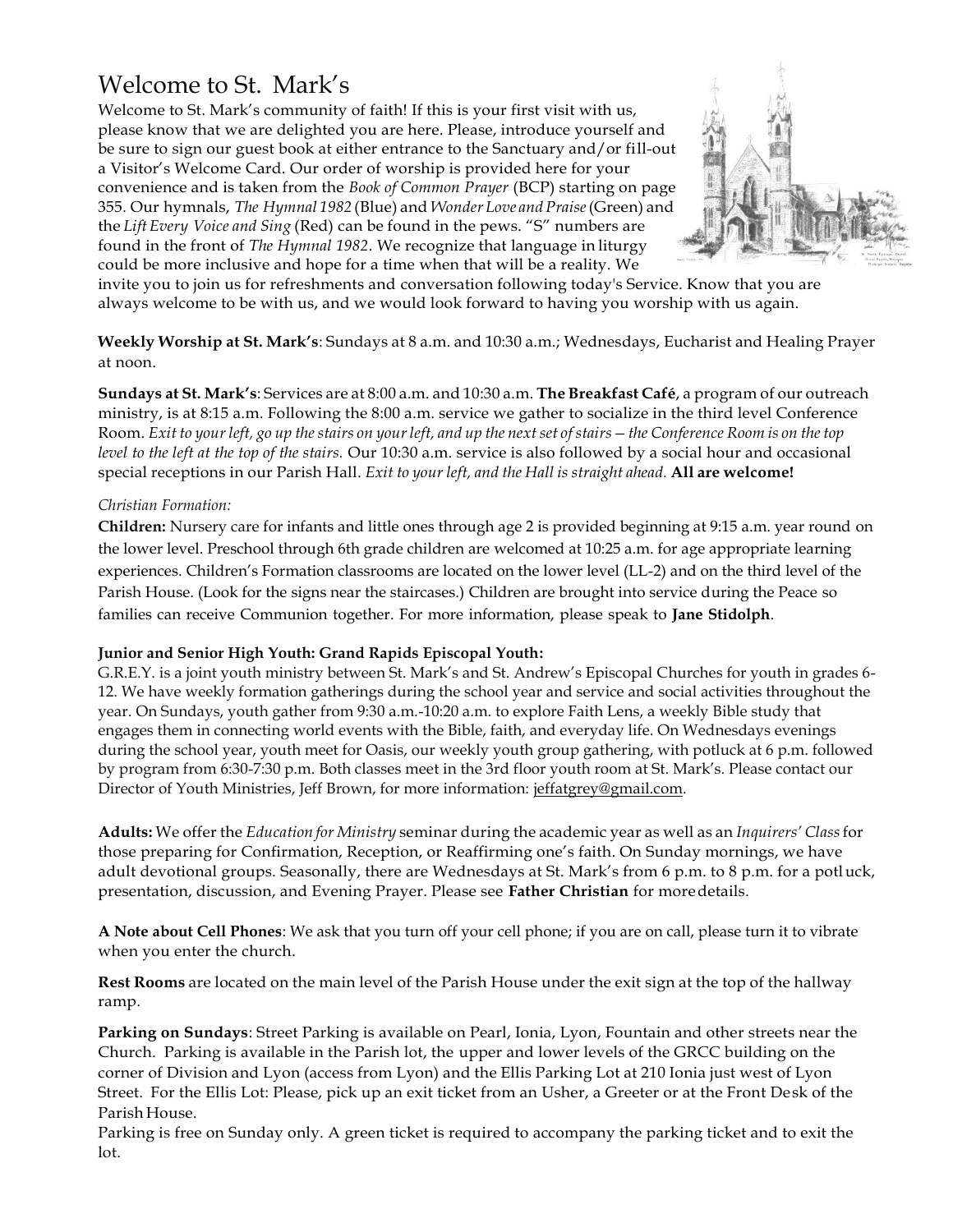# **The Gathering of the People The Liturgy of the Palms**

*8 am and 10:30 a.m. Services begin on the Patio of the Parish House*

#### **Welcome and Invitation to Prayer**

*Presider:* **†**Blessed is the King who comes in the name of the Lord. *People***: Peace in heaven and glory in the highest.** *Presider:* Let us pray. *Presider:* Assist us mercifully with your help, O Lord God of our salvation, that we may enter with joy upon the contemplation of those mighty acts, whereby you have given us life and immortality; through Jesus Christ our Lord. **Amen.**

# **The Reading** *Luke 19:28-40*

*Reader:* A reading from the Gospel of Luke.

After telling a parable to the crowd at Jericho, Jesus went on ahead, going up to Jerusalem. When he had come near Bethphage and Bethany, at the place called the Mount of Olives, he sent two of the disciples, saying, "Go into the village ahead of you, and as you enter it you will find tied there a colt that has never been ridden. Untie it and bring it here. If anyone asks you, 'Why are you untying it?' just say this, 'The Lord needs it.'"

So those who were sent departed and found it as he had told them. As they were untying the colt, its owners asked them, "Why are you untying the colt?" They said, "The Lord needs it." Then they brought it to Jesus; and after throwing their cloaks on the colt, they set Jesus on it. As he rode along, people kept spreading their cloaks on the road.

As he was now approaching the path down from the Mount of Olives, the whole multitude of the disciples began to praise God joyfully with a loud voice for all the deeds of power that they had seen, saying, "Blessed is the king who comes in the name of the Lord! Peace in heaven, and glory in the highest heaven!" Some of the Pharisees in the crowd said to him "Teacher, order your disciples to stop." He answered, "I tell you, if these were silent, the stones would shout out."

# **The Response: Psalm 118:1-2, 19-29** *(Prayed responsively by half verse)*

**1** Give thanks to the LORD, for he is good;

**God's mercy endures for ever.**

**2** Let Israel now proclaim,

**"God's mercy endures for ever."**

#### **19** Open for me the gates of righteousness; **I will enter them; I will offer thanks to the LORD.**

- **20** "This is the gate of the LORD;
	- **God who is righteous may enter."**
- **21** I will give thanks to you, for you answered me **and have become my salvation.**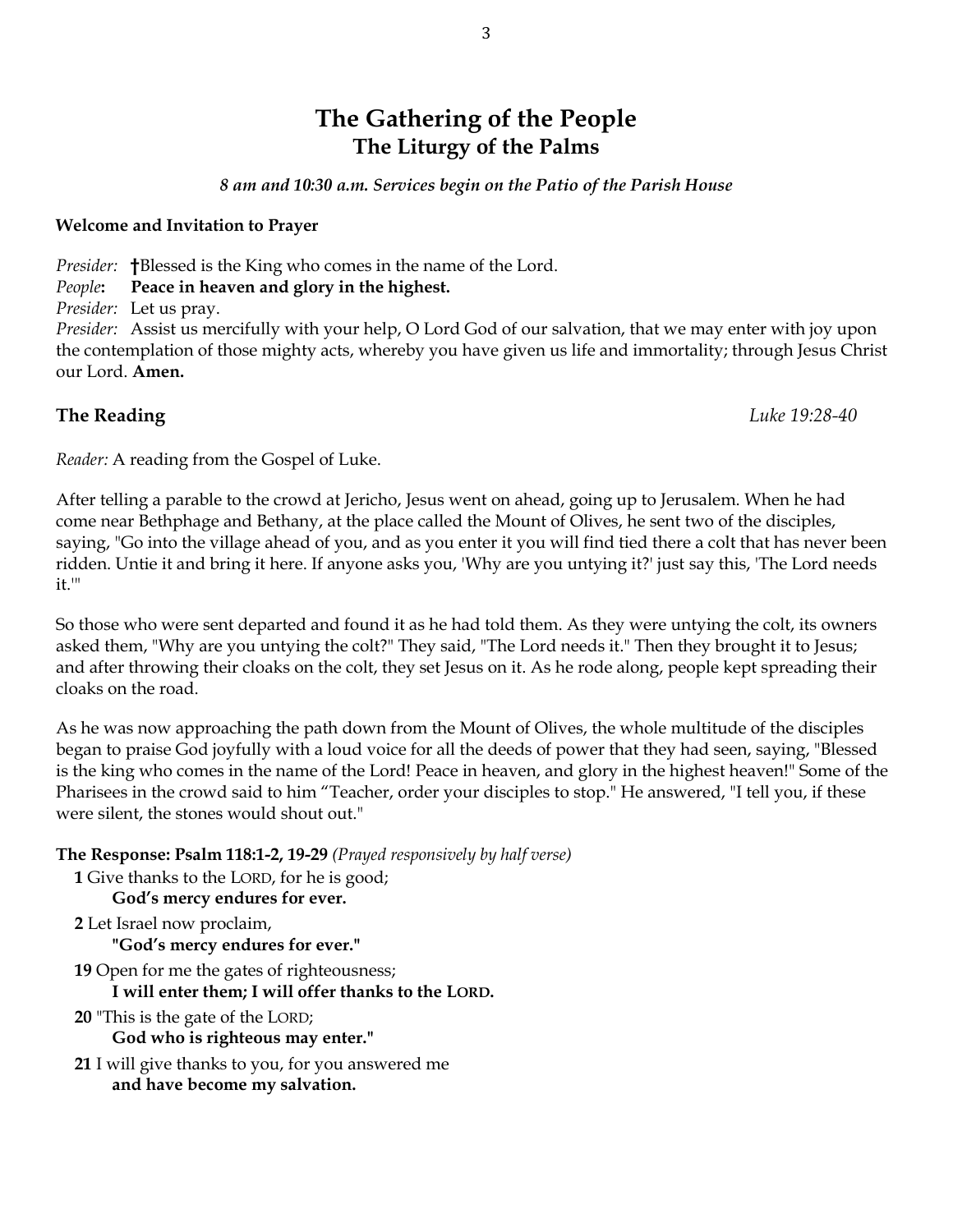| 22 The same stone which the builders rejected<br>has become the chief cornerstone.                           |
|--------------------------------------------------------------------------------------------------------------|
| 23 This is the LORD's doing, *<br>and it is marvelous in our eyes.                                           |
| <b>24</b> On this day the LORD has acted;<br>we will rejoice and be glad in it.                              |
| 25 Hosannah, LORD, hosannah!<br>LORD, send us now success.                                                   |
| <b>26</b> Blessed is he who comes in the name of the Lord;<br>we bless you from the house of the LORD.       |
| 27 God is the LORD; God has shined upon us;<br>form a procession with branches up to the horns of the altar. |
| 28 "You are my God, and I will thank you;<br>you are my God, and I will exalt you."                          |
| 29 Give thanks to the LORD, for God is good;<br>God's mercy endures for ever.                                |

# **Blessing of the Palms**

*Presider:* God be with you.

*People:* **And also with you.**

*Presider:* Let us give thanks to the Lord our God.

*People:* **It is right to give God thanks and praise.**

*Presider:* It is right to praise you, Almighty God, for the acts of love by which you have redeemed us through your Son Jesus Christ our Lord. On this day, Jesus entered the holy city of Jerusalem in triumph, and was proclaimed as King of kings by those who spread their garments and branches of palm along his way. **†**Bless these branches in the Name of the Father, the Son and the Holy Spirit. Let them be for us signs of Christ's victory, and grant that we who bear them in his name may ever hail him as our King, and follow him in the way that leads to eternal life; who lives and reigns in glory with you and the Holy Spirit, now and for ever. **Amen.**

#### **Distribution of the Palms and Procession into the Sanctuary** *(Tower bell ringing)*

*Presider:* Blessed is He who comes in the name of the Lord.

- *People:* **Hosanna in the highest!**
- *Presider:* Let us go forth in peace.
- *People:* **In the name of Christ. Amen.**

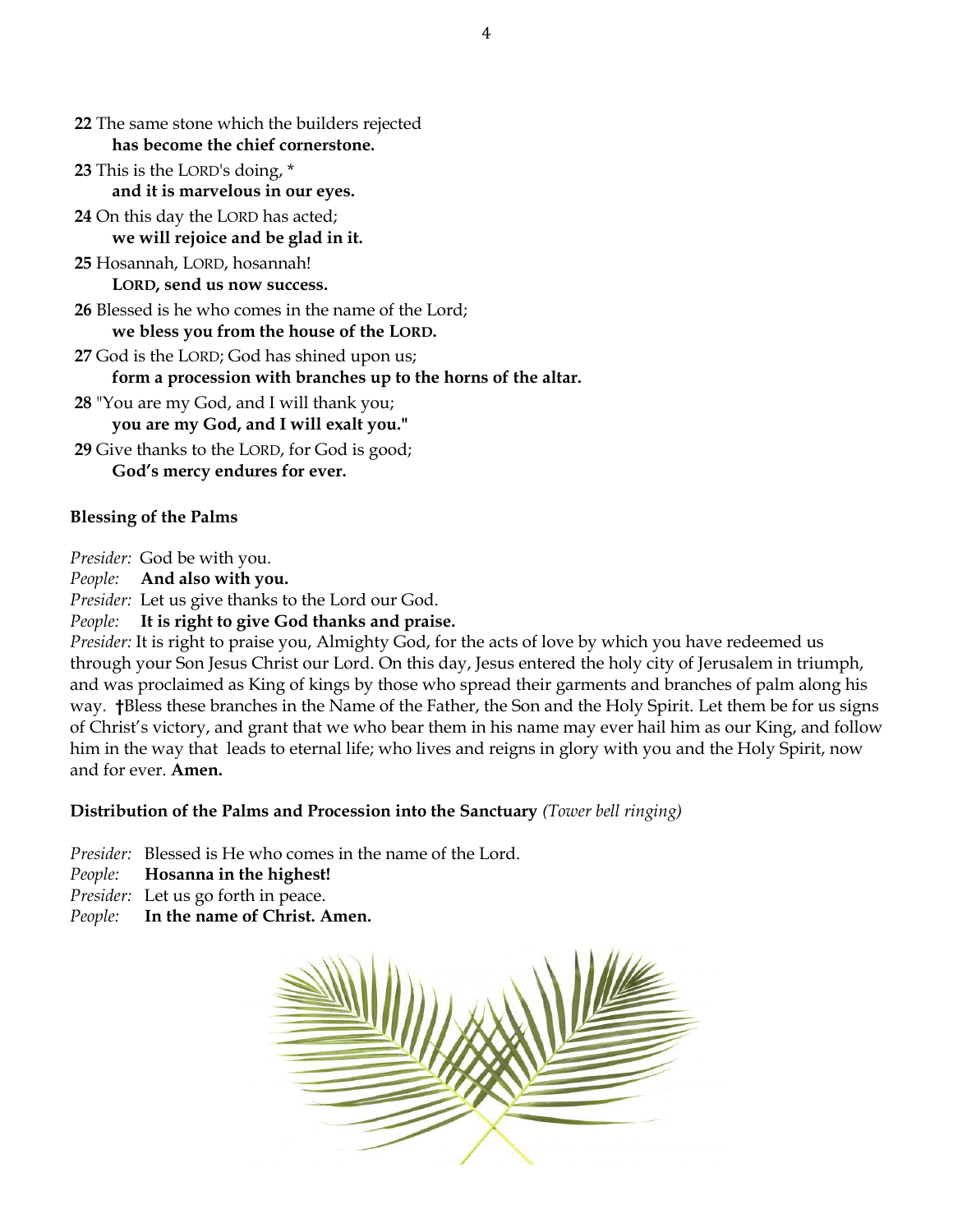**Processional Hymn - All glory, laud and honor** *Valet will ich dirgeben*



The stanzas may be sung by choir alone or alternately by contrasted groups; all sing the refrain.

#### **Collect of the Day**

*Presider:* God be with you.

*People:* **And also with you.**

*Presider:* Let us pray.

Almighty and everliving God, in your tender love for the human race you sent your Son our Savior Jesus Christ to take upon him our nature, and to suffer death upon the cross, giving us the example of his great humility: Mercifully grant that we may walk in the way of his suffering, and also share in his resurrection; through Jesus Christ our Lord, who lives and reigns with you and the Holy Spirit, one God, for ever and ever. **Amen.**

# **The Word of God**

**The Hebrew Scripture** *(Seatedas able)* Isaiah 50:4-9 A reading from the Prophet Isaiah.

The Lord GOD has given me the tongue of a teacher, that I may know how to sustain the weary with a word. Morning by morning he wakens, wakens my ear to listen as those who are taught. The Lord GOD has opened my ear, and I was not rebellious, I did not turn backward. I gave my back to those who struck me, and my cheeks to those who pulled out the beard; I did not hide my face from insult and spitting.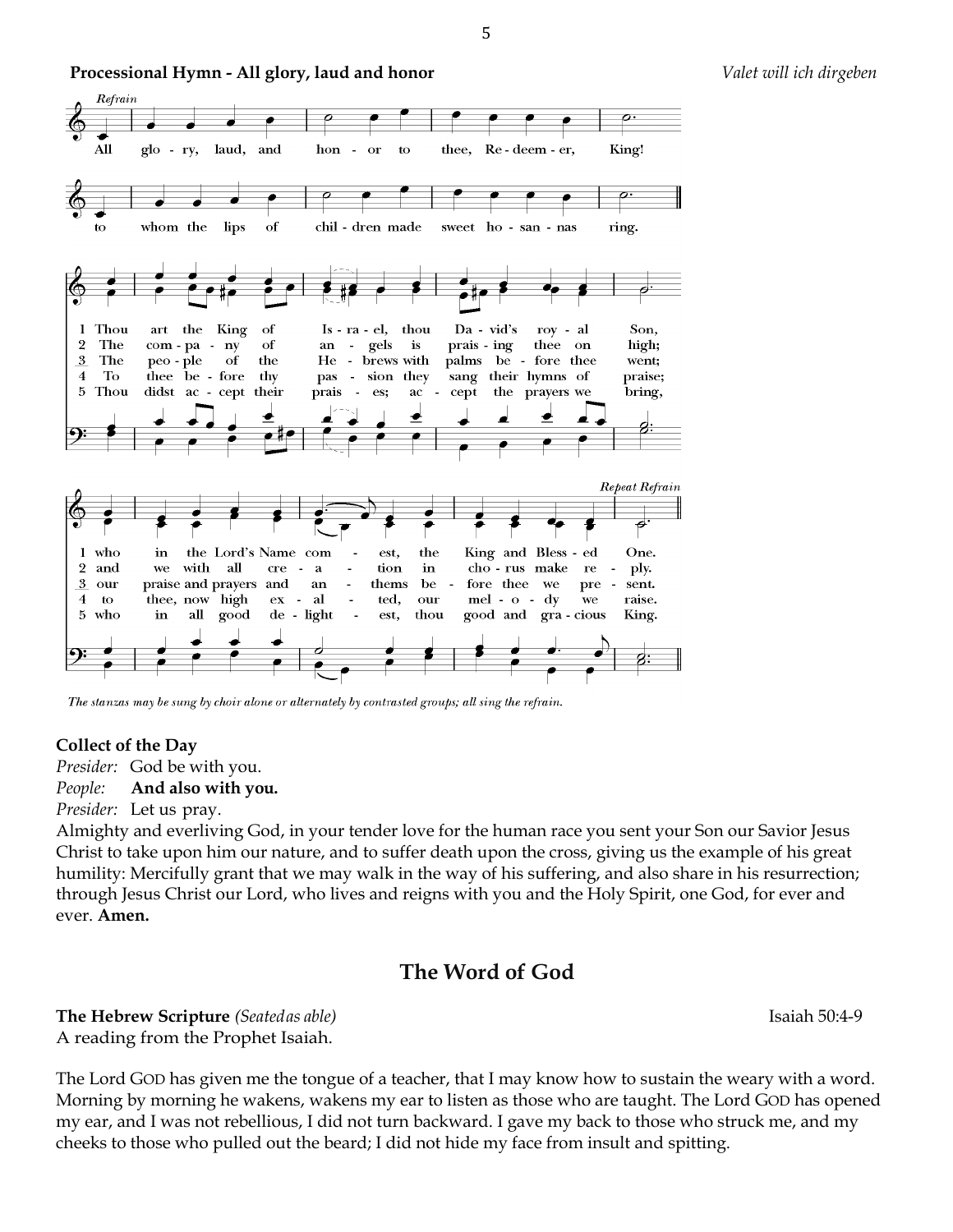The Lord GOD helps me; therefore I have not been disgraced; therefore I have set my face like flint, and I know that I shall not be put to shame; he who vindicates me is near. Who will contend with me? Let us stand up together. Who are my adversaries? Let them confront me. It is the Lord GOD who helps me; who will declare me guilty?

*Lector:* Hear what the Spirit is saying to God's people. *People:* **Thanks be to God.**

## **Psalm 31:9-16**

*(Psalm prayed in unison at 8:00; Antiphon intoned by the choir and repeated by all at 10:30)* **Antiphon:**



Let the same mind be in you that was in Christ Jesus, who, though he was in the form of God, did not regard equality with God as something to be exploited, but emptied himself, taking the form of a slave, being born in human likeness. And being found in human form, he humbled himself and became obedient to the point of death--even death on a cross. Therefore God also highly exalted him and gave him the name that is above every name, so that at the name of Jesus every knee should bend, in heaven and on earth and under the earth, and every tongue should confess that Jesus Christ is Lord, to the glory of God the Father.

*Lector:* Hear what the Spirit is saying to God's people. *People:* **Thanks be to God.**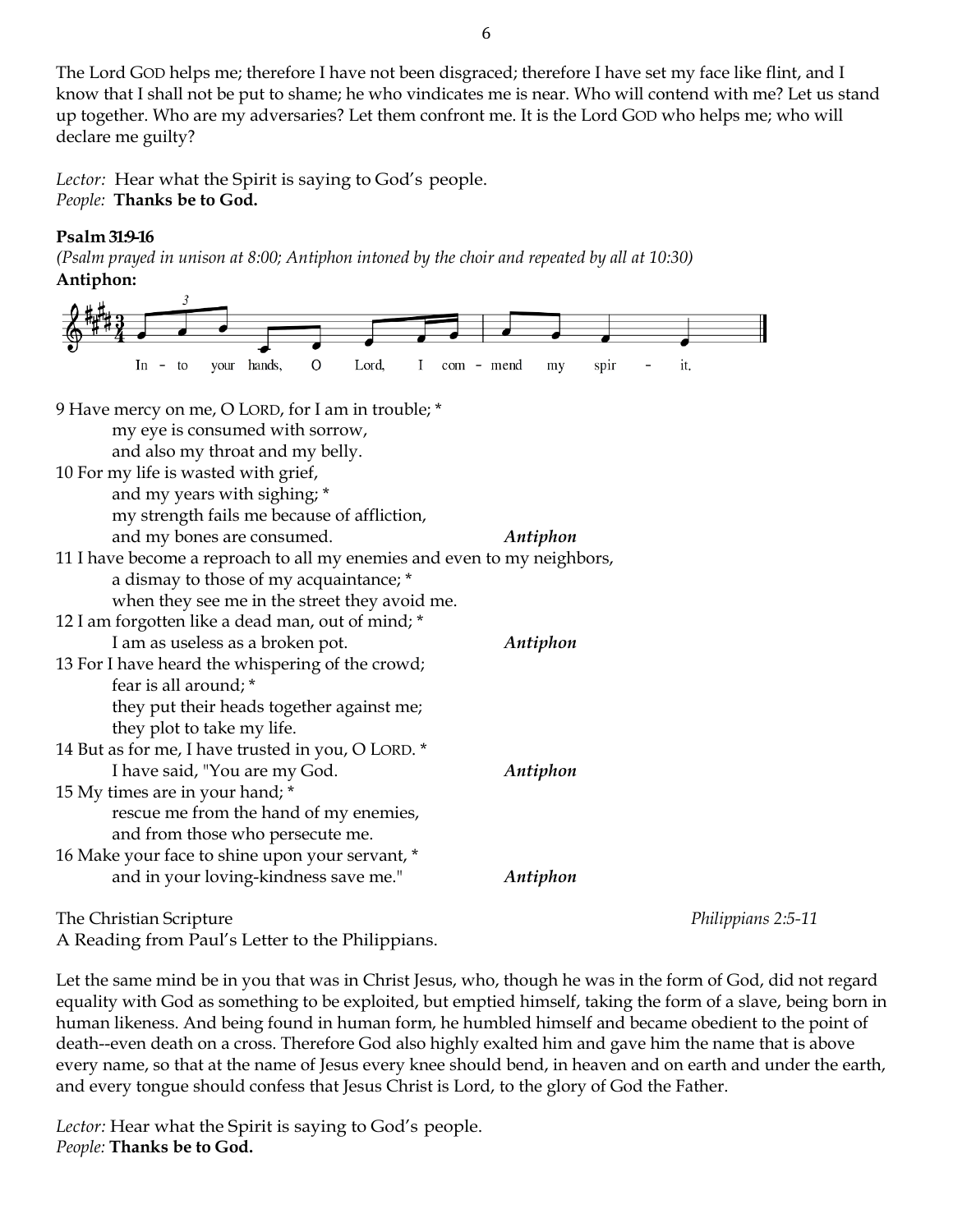# **The Sequence Hymn: Blue Hymnal 439: What wondrous love is this** Woundrous Love

**The Passion Narrative** *(Please remain seated until the notation to stand. The Congregation will read the part of the Assembly marked in bold) Luke 22:14--23:56*

- NARRATOR: Hear the passion of Our Lord Jesus Christ, according to Luke. When the hour for the Passover meal came, Jesus took his place at the table, and the apostles with him. He said to them,
- JESUS: I have eagerly desired to eat this Passover with you before I suffer; for I tell you, I will not eat it until it is fulfilled in the kingdom of God.
- NARRATOR: Then he took a cup, and after giving thanks he said,
- JESUS: Take this and divide it among yourselves; for I tell you that from now on I will not drink of the fruit of the vine until the kingdom of God comes.
- NARRATOR: Then he took a loaf of bread, and when he had given thanks, he broke it and gave it to them, saying,
- JESUS: This is my body, which is given for you. Do this in remembrance of me.
- NARRATOR: And he did the same with the cup after supper, saying,
- JESUS: This cup that is poured out for you is the new covenant in my blood. But see, the one who betrays me is with me, and his hand is on the table. For the Son of Man is going as it has been determined, but woe to that one by whom he is betrayed!
- NARRATOR: Then they began to ask one another, which one of them it could be who would do this. A dispute also arose among them as to which one of them was to be regarded as the greatest. But he said to them,
- JESUS: The kings of the Gentiles lord it over them; and those in authority over them are called benefactors. But not so with you; rather the greatest among you must become like the youngest, and the leader like one who serves. For who is greater, the one who is at the table or the one who serves? Is it not the one at the table? But I am among you as one who serves. You are those who have stood by me in my trials; and I confer on you, just as my Father has conferred on me, a kingdom, so that you may eat and drink at my table in my kingdom, and you will sit on thrones judging the twelve tribes of Israel. Simon, Simon, listen! Satan has demanded to sift all of you like wheat, but I have prayed for you that your own faith may not fail; and you, when once you have turned back, strengthen your brothers.

NARRATOR: And Simon Peter said to Jesus,

PETER: Lord, I am ready to go with you to prison and to death!

NARRATOR: Jesus said,

JESUS: I tell you, Peter, the cock will not crow this day, until you have denied three times that you know me.

NARRATOR: Jesus said to them,

JESUS: When I sent you out without a purse, bag, or sandals, did you lack anything?

NARRATOR: They said,

DISCIPLES: No, not a thing.

NARRATOR: He said to them,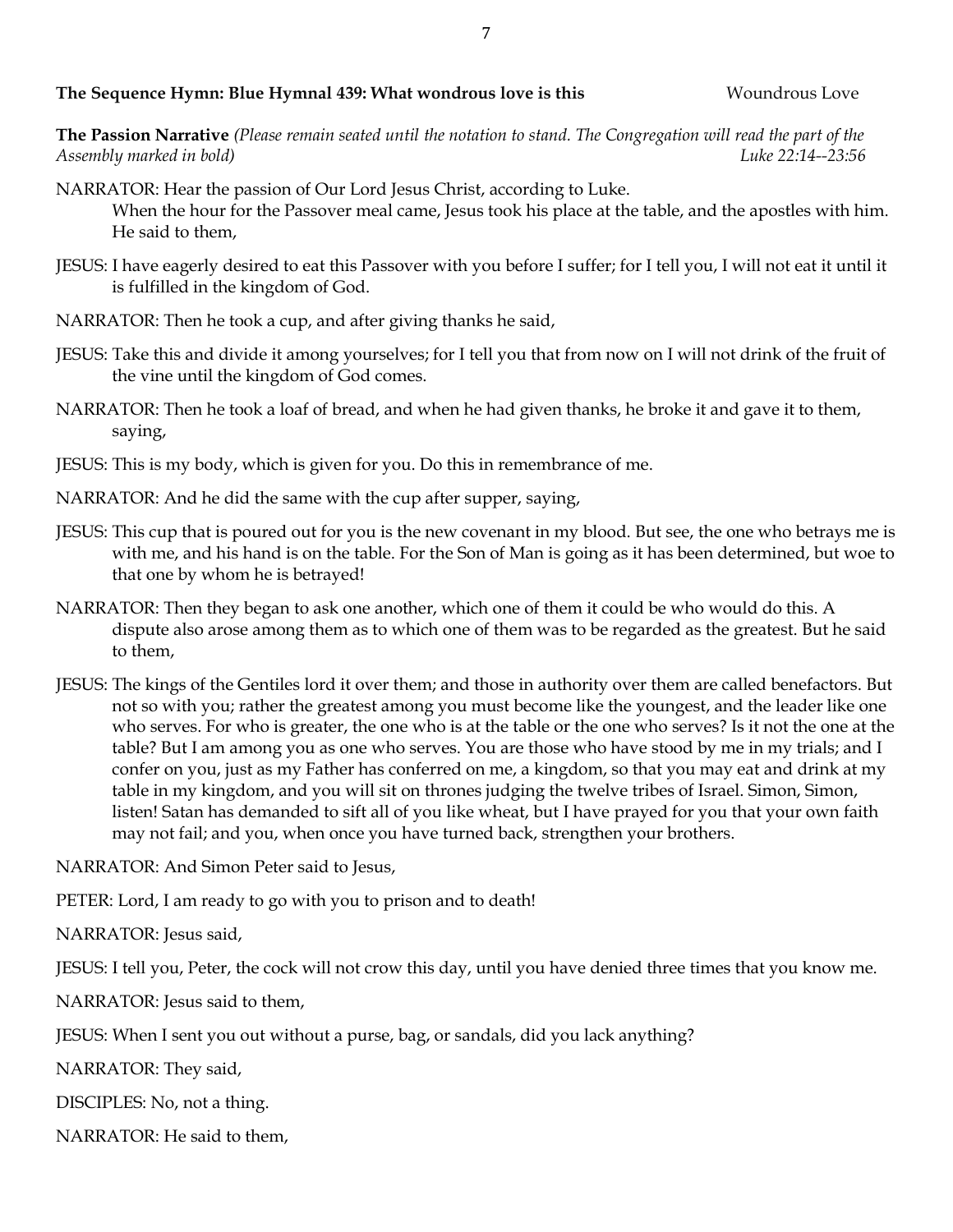- JESUS: But now, the one who has a purse must take it, and likewise a bag. And the one who has no sword must sell his cloak and buy one. For I tell you, this scripture must be fulfilled in me, 'And he was counted among the lawless'; and indeed what is written about me is being fulfilled.
- NARRATOR: They said,
- DISCIPLES: Lord, look, here are two swords.
- NARRATOR: He replied,
- JESUS: It is enough.
- NARRATOR: He came out and went, as was his custom, to the Mount of Olives; and the disciples followed him. When he reached the place, he said to them,
- JESUS: Pray that you may not come into the time of trial.
- NARRATOR: Then he withdrew from them about a stone's throw, knelt down, and prayed,
- JESUS: Father, if you are willing, remove this cup from me; yet, not my will but yours be done.
- NARRATOR: When he got up from prayer, he came to the disciples and found them sleeping because of grief, and he said to them,
- JESUS: Why are you sleeping? Get up and pray that you may not come into the time of trial.
- NARRATOR: While he was still speaking, suddenly a crowd came, and the one called Judas, one of the twelve, was leading them. He approached Jesus to kiss him; but Jesus said to him,
- JESUS: Judas, is it with a kiss that you are betraying the Son of Man?
- NARRATOR: When those who were around him saw what was coming, they asked,
- DISCIPLES: Lord, should we strike with the sword?
- NARRATOR: Then one of them struck the slave of the high priest and cut off his right ear. But Jesus said,
- JESUS: No more of this!
- NARRATOR: And he touched his ear and healed him. Then Jesus said to the chief priests, the officers of the temple police, and the elders who had come for him,
- JESUS: Have you come out with swords and clubs as if I were a bandit? When I was with you day after day in the temple, you did not lay hands on me. But this is your hour, and the power of darkness!
- NARRATOR: Then they seized him and led him away, bringing him into the high priest's house. But Peter was following at a distance. When they had kindled a fire in the middle of the courtyard and sat down together, Peter sat among them. Then a servant-girl, seeing him in the firelight, stared at him and said,
- SERVANT GIRL: This man also was with him.
- NARRATOR: But he denied it, saying,
- PETER: Woman, I do not know him.
- NARRATOR: A little later someone else, on seeing him, said,
- SERVANT 2: You also are one of them.
- NARRATOR: But Peter said,
- PETER: Man, I am not!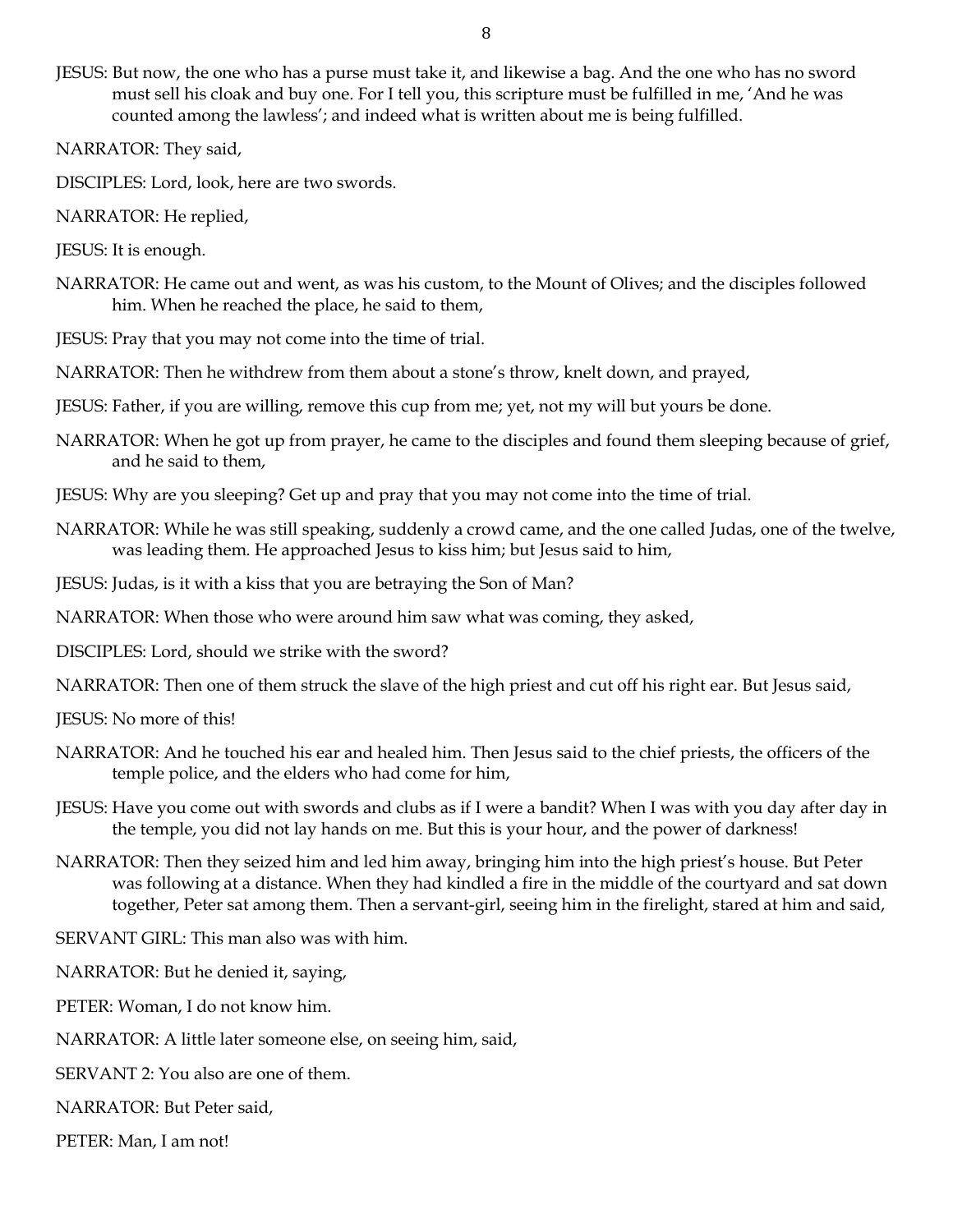NARRATOR: Then about an hour later still another kept insisting,

SERVANT 3: Surely this man also was with him; for he is a Galilean.

NARRATOR: But Peter said,

PETER: Man, I do not know what you are talking about!

NARRATOR: At that moment, while he was still speaking, the cock crowed. The Lord turned and looked at Peter. Then Peter remembered the word of the Lord, how he had said to him, 'Before the cock crows today, you will deny me three times.' And he went out and wept bitterly. Now the men who were holding Jesus began to mock him and beat him; they also blindfolded him and kept asking him,

SOLDIERS: Prophesy! Who is it that struck you?

NARRATOR: They kept heaping many other insults on him. When day came, the assembly of the elders of the people, both chief priests and scribes, gathered together, and they brought him to their council. They said,

## **ASSEMBLY: If you are the Messiah, tell us.**

NARRATOR: He replied,

JESUS: If I tell you, you will not believe; and if I question you, you will not answer. But from now on the Son of Man will be seated at the right hand of the power of God.

NARRATOR: All of them asked,

#### **ASSEMBLY: Are you, then, the Son of God?**

NARRATOR: He said to them,

JESUS: You say that I am.

NARRATOR: Then they said,

#### **ASSEMBLY: What further testimony do we need? We have heard it ourselves from his own lips!**

NARRATOR: Then the assembly rose as a body and brought Jesus before Pilate. They began to accuse him, saying,

#### **ASSEMBLY: We found this man perverting our nation, forbidding us to pay taxes to the emperor, and saying that he himself is the Messiah, a king.**

NARRATOR: Then Pilate asked him,

PILATE: Are you the king of the Jews?

NARRATOR: He answered,

JESUS: You say so.

NARRATOR: Then Pilate said to the chief priests and the crowds,

PILATE: I find no basis for an accusation against this man.

NARRATOR: But they were insistent and said,

# **ASSEMBLY: He stirs up the people by teaching throughout all Judea, from Galilee where he began even to this place.**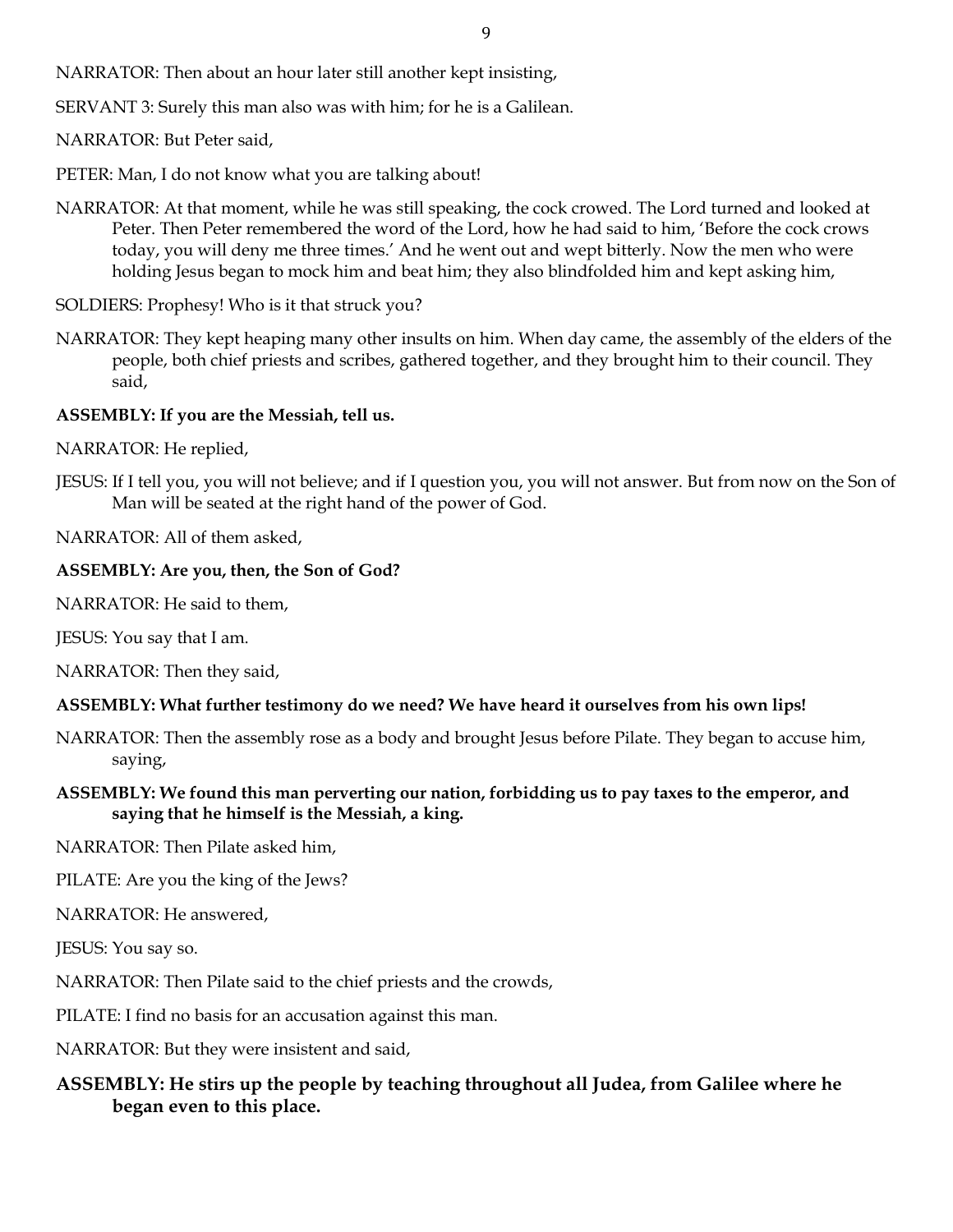- NARRATOR: When Pilate heard this, he asked whether the man was a Galilean. And when he learned that he was under Herod's jurisdiction, he sent him off to Herod, who was himself in Jerusalem at that time. When Herod saw Jesus, he was very glad, for he had been wanting to see him for a long time, because he had heard about him and was hoping to see him perform some sign. He questioned him at some length, but Jesus gave him no answer. The chief priests and the scribes stood by, vehemently accusing him. Even Herod with his soldiers treated him with contempt and mocked him; then he put an elegant robe on him, and sent him back to Pilate. That same day Herod and Pilate became friends with each other; before this they had been enemies. Pilate then called together the chief priests, the leaders, and the people, and said to them,
- PILATE: You brought me this man as one who was perverting the people; and here I have examined him in your presence and have not found this man guilty of any of your charges against him. Neither has Herod, for he sent him back to us. Indeed, he has done nothing to deserve death. I will therefore have him flogged and release him.

NARRATOR: Then they all shouted out together,

## **ASSEMBLY: Away with this fellow! Release Barabbas for us!**

NARRATOR: (This was a man who had been put in prison for an insurrection that had taken place in the city, and for murder.) Pilate, wanting to release Jesus, addressed them again; but they kept shouting,

## **ASSEMBLY: Crucify, crucify him!**

NARRATOR: A third time he said to them,

PILATE: Why, what evil has he done? I have found in him no ground for the sentence of death; I will therefore have him flogged and then release him.

NARRATOR: But they kept urgently demanding with loud shouts that he should be crucified; and their voices prevailed. So Pilate gave his verdict that their demand should be granted. He released the man they asked for, the one who had been put in prison for insurrection and murder, and he handed Jesus over as they wished. As they led him away, they seized a man, Simon of Cyrene, who was coming from the country, and they laid the cross on him, and made him carry it behind Jesus. A great number of the people followed him, and among them were women who were beating their breasts and wailing for him. But Jesus turned to them and said, JESUS: Daughters of Jerusalem, do not weep for me, but weep for yourselves and for your children. For the

days are surely coming when they will say, 'Blessed are the barren, and the wombs that never bore, and the breasts that never nursed.' Then they will begin to say to the mountains, 'Fall on us'; and to the hills, 'Cover us.' For if they do this when the wood is green, what will happen when it is dry?

#### *At the mention of the place called the skull, all should stand, as able.*

- NARRATOR: Two others also, who were criminals, were led away to be put to death with him. When they came to the place that is called The Skull, they crucified Jesus there with the criminals, one on his right and one on his left. Then Jesus said,
- JESUS: Father, forgive them; for they do not know what they are doing.
- NARRATOR: And they cast lots to divide his clothing. And the people stood by, watching; but the leaders scoffed at him, saying,

# **ASSEMBLY: He saved others; let him save himself if he is the Messiah of God, his chosen one!**

NARRATOR: The soldiers also mocked him, coming up and offering him sour wine, and saying,

#### **ASSEMBLY: If you are the King of the Jews, save yourself!**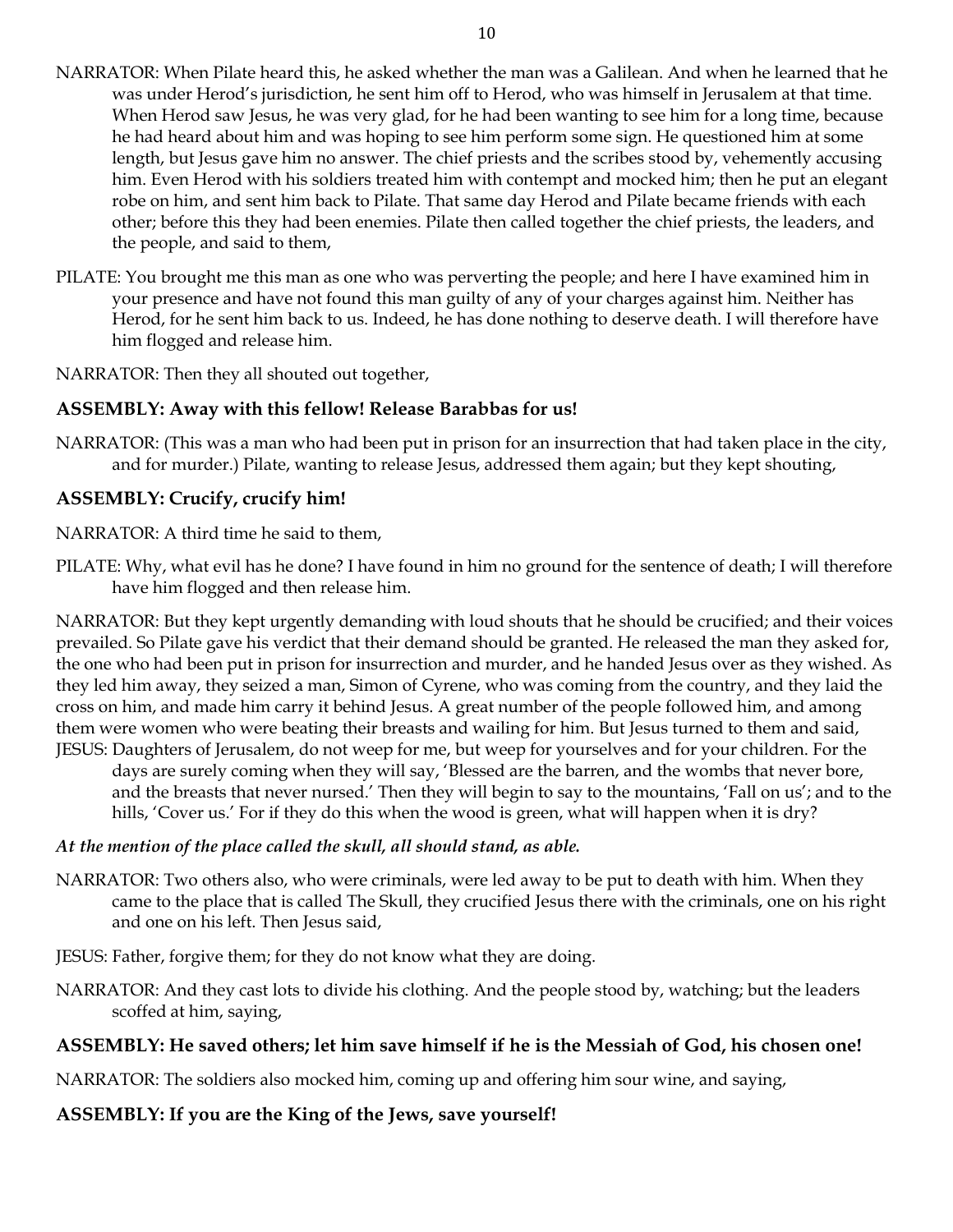- NARRATOR: There was also an inscription over him, 'This is the King of the Jews.' One of the criminals who were hanged there kept deriding him and saying,
- CRIMINAL 1: Are you not the Messiah? Save yourself and us!
- NARRATOR: But the other rebuked him, saying,
- CRIMINAL 2: Do you not fear God, since you are under the same sentence of condemnation? And we indeed have been condemned justly, for we are getting what we deserve for our deeds, but this man has done nothing wrong.
- NARRATOR: Then he said,
- CRIMINAL 2: Jesus, remember me when you come into your kingdom.
- NARRATOR: Jesus replied,
- JESUS: Truly I tell you, today you will be with me in Paradise.
- NARRATOR: It was now about noon, and darkness came over the whole land until three in the afternoon, while the sun's light failed; and the curtain of the temple was torn in two. Then Jesus, crying with a loud voice, said,
- JESUS: Father, into your hands I commend my spirit.
- NARRATOR: Having said this, he breathed his last. When the centurion saw what had taken place, he praised God and said,
- CENTURION: Certainly this man was innocent.
- NARRATOR: And when all the crowds who had gathered there for this spectacle saw what had taken place, they returned home, beating their breasts. But all his acquaintances, including the women who had followed him from Galilee, stood at a distance, watching these things.

**Reflection** (*seated as able*) *Reflection (seated as able) The Rev. Dr. Christian Brocato* 

**The Prayers of the People** *(standing as able.)*

*Intercessor:* God of all hope, you have promised to hear us when we pray in the Name of your Son. Therefore in confidence and trust, we pray to you this day.

O God, enliven the Church for its mission, especially during this Holy Week as we journey with Christ to the Cross and to resurrection.

**That we may be salt of the earth and light to the world.**

Breathe fresh life into your people.

**Give us power to reveal Christ in word and action.**

Lead us and all people into ways of justice and peace and an end to bullying, gun violence, terrorism and war. **That we may respect one another in freedom and truth.**

Awaken in us a greater sense of stewardship for your creation and all that is in it. **Teach us to care for its resources.**

Inspire those whose decisions affect the lives of others, especially the President, all elected officials and all of us gathered here.

**That all may act with integrity and courage.**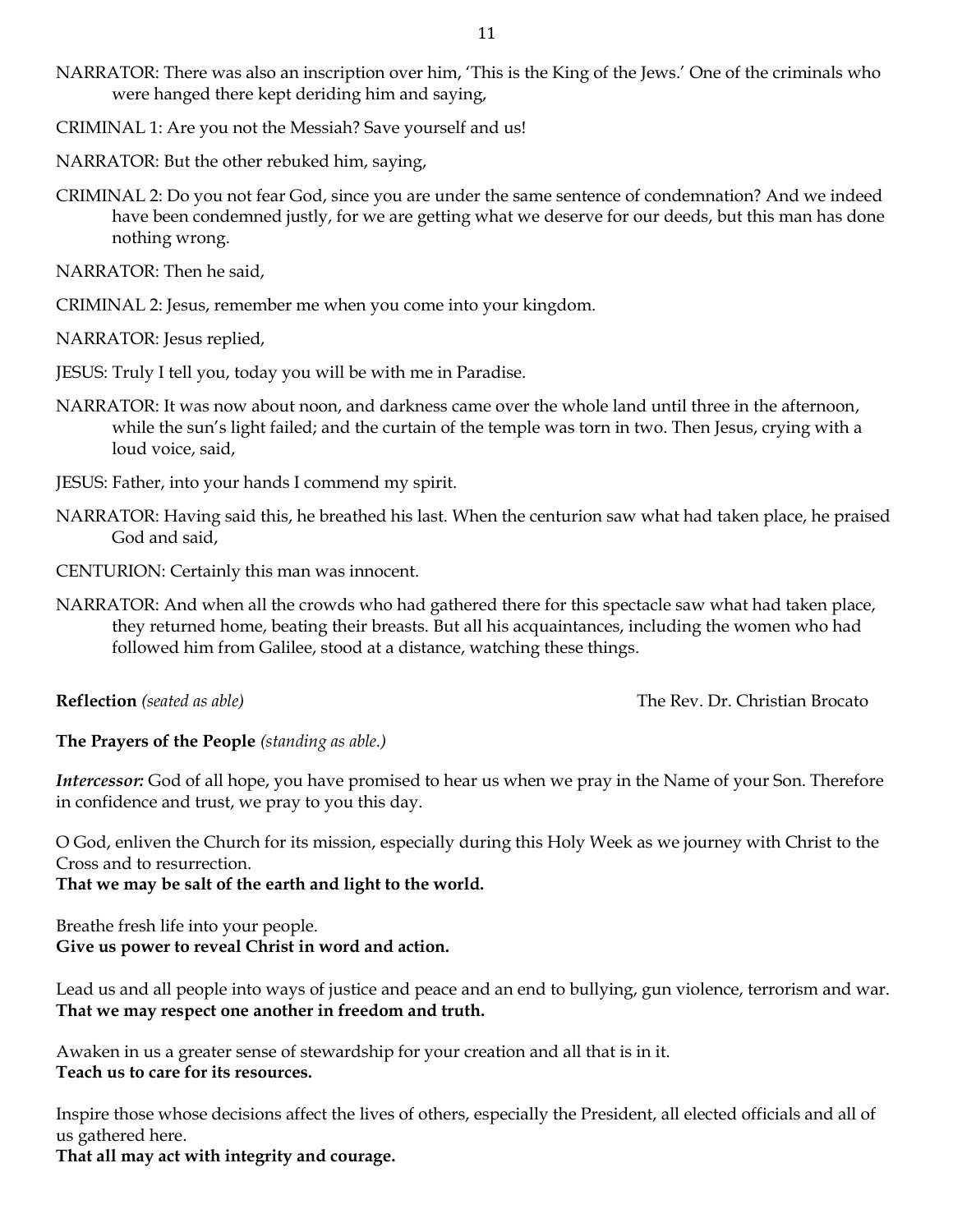# Give grace to all whose lives are linked with ours. **May we serve Christ in one another and love as he loves us.**

We pray for God's blessing on those who will celebrate birthdays and anniversaries this week.

We pray for the celebrations and needs of those gathered here. *(Silence to add additional prayers either silently or aloud.)*

We pray for those in need of our prayers and for whom we have promised to pray. We pray for the health and well-being of the sick and all those on our Prayer Lists. *(Silence to add individual names either silently or aloud.)*

God of hope, comfort and restore all who suffer in body, mind or spirit. **May they know the power of your healing love.**

We remember those who have died and those known to you alone. We especially remember Pamela Sherer and Bill VanDerBos. May they and all the departed rest in peace. *(Silence to add additional names either silently or aloud.)* Give comfort to those who mourn.

#### **Bring them peace in their time of loss.**

We ask you to hear these prayers that we have spoken aloud and those which lie deep within our hearts, as we confess our sins against God and our neighbor.

#### **The Confession of Sin** *(silence)*

**Have mercy upon us, most merciful Father; in your compassion forgive us our sins, known and unknown, things done and left undone; and so uphold us by your Spirit that we may live and serve you in newness of life, to the honor and glory of your Name; through Jesus Christ our Lord. Amen.**

#### **The Absolution**

*Presider:* **†** Almighty God have mercy on us, forgive us all our sins through our Lord Jesus Christ, strengthen us in all goodness, and by the power of the Holy Spirit keep us in eternal life. **Amen.**

#### **The Peace**

*Presider:* May the peace of Christ be always with you. *People:* **And also with you.**

**The Announcements**

# **The Holy Communion**

**Offertory Music - Thou Goest to Jerusalem Melchior Franck Melchior Franck** 

**The Great Thanksgiving** — Eucharistic Prayer (EOW II) *Presider:* God be with you. *People:* **And also with you.** *Presider:* Lift up your hearts.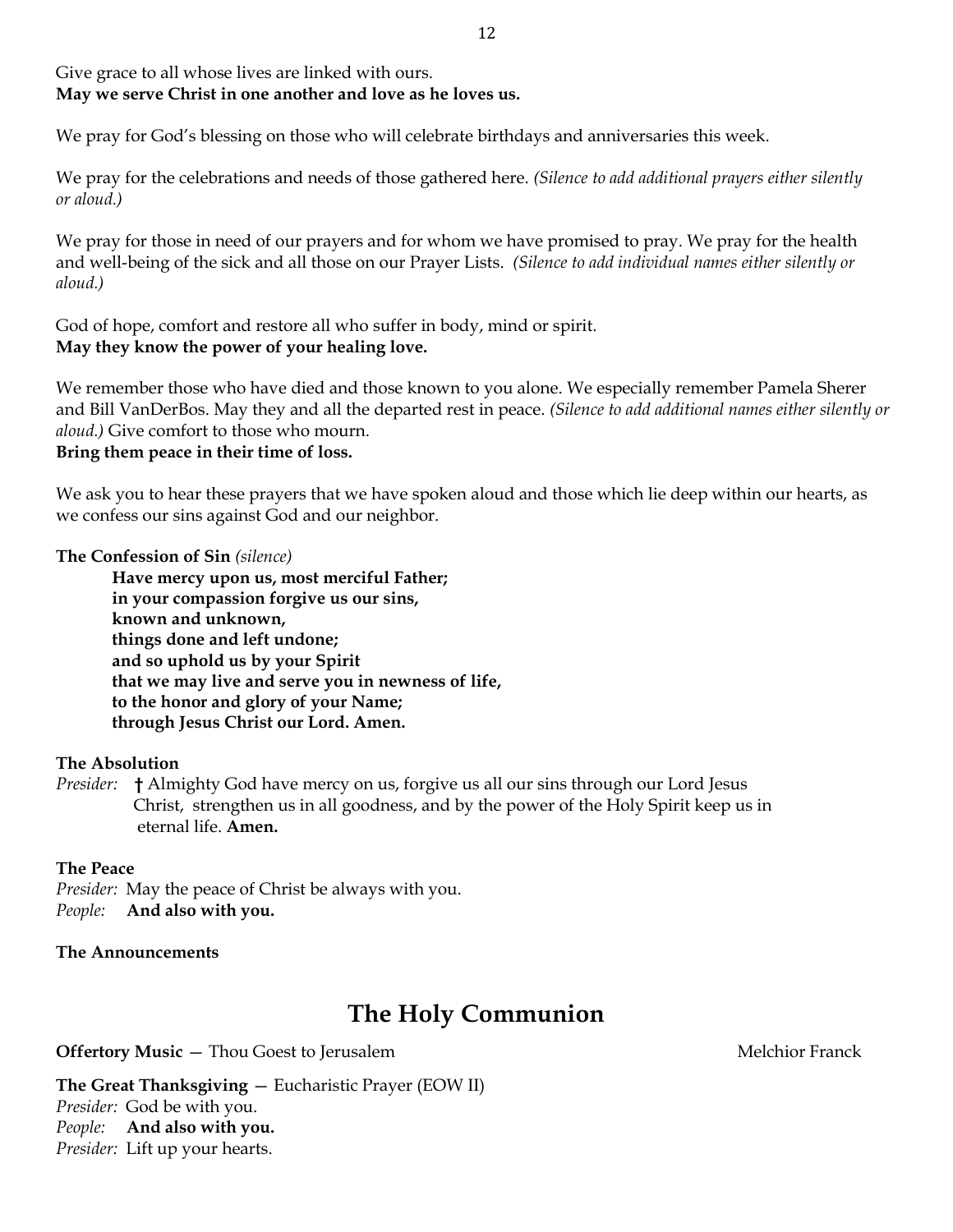#### *People:* **We lift them to the Lord.**

*Presider:* Let us give thanks to the Lord our God.

#### *People:* **It is right to give God thanks and praise.**

*Presider:* We praise you and we bless you, holy and gracious God, source of life abundant. From before time you made ready the creation. Your Spirit moved over the deep and brought all things into being: sun, moon, and stars; earth, winds, and waters; and every living thing. You made us in your image, and taught us to walk in your ways. But we rebelled against you, and wandered far away; and yet, as a mother cares for her children, you would not forget us. Time and again you called us to live in the fullness of your love. And so this day we join with Saints and Angels in the chorus of praise that rings through eternity, lifting our voices to magnify you as we sing (say):

#### **Holy, Holy, Holy** Gerald Near

*(Spoken at 8:00 am and sung at 10:30 am)*



#### *The people may stand or kneel as the Presider continues.*

Glory and honor and praise to you, holy and living God.

To deliver us from the power of sin and death and to reveal the riches of your grace, you looked with favor upon Mary, your willing servant, that she might conceive and bear a son, Jesus the holy child of God.

Living among us, Jesus loved us. He broke bread with outcasts and sinners, healed the sick, and proclaimed good news to the poor. He yearned to draw all the world to himself yet we were heedless of his call to walk in love.

Then the time came for him to complete upon the cross the sacrifice of his life, and to be glorified by you. On the night before he died for us, Jesus was at table with his friend. He took bread, gave thanks to you, broke it, and gave it to them, and said: "Take, eat: This is my Body, which is given for you. Do this for the remembrance of me."

As supper was ending, Jesus took the cup of wine. Again he gave thanks to you, gave it to them, and said: "Drink this, all of you: This is my Blood of the new Covenant, which is poured out for you and for all for the forgiveness of sins. Whenever you drink it, do this for the remembrance of me."

Now gathered at your table, O God of all creation, and remembering Christ crucified and risen, who was and is and is to come, we offer to you our gifts of bread and wine, and ourselves, a living sacrifice.

Pour out your Spirit upon these gifts that they may be the Body and blood of Christ. Breathe your Spirit over the whole earth and make us your new creation, the Body of Christ given for the world you have made.

In the fullness of time bring us with St. Mark and all your saints, from every tribe and language and people and nation, to feast at the banquet prepared from the foundation of the world.

Through Christ and with Christ and in Christ, in the unity of the Holy Spirit, to you be honor, glory, and praise, for ever and ever. **Amen.**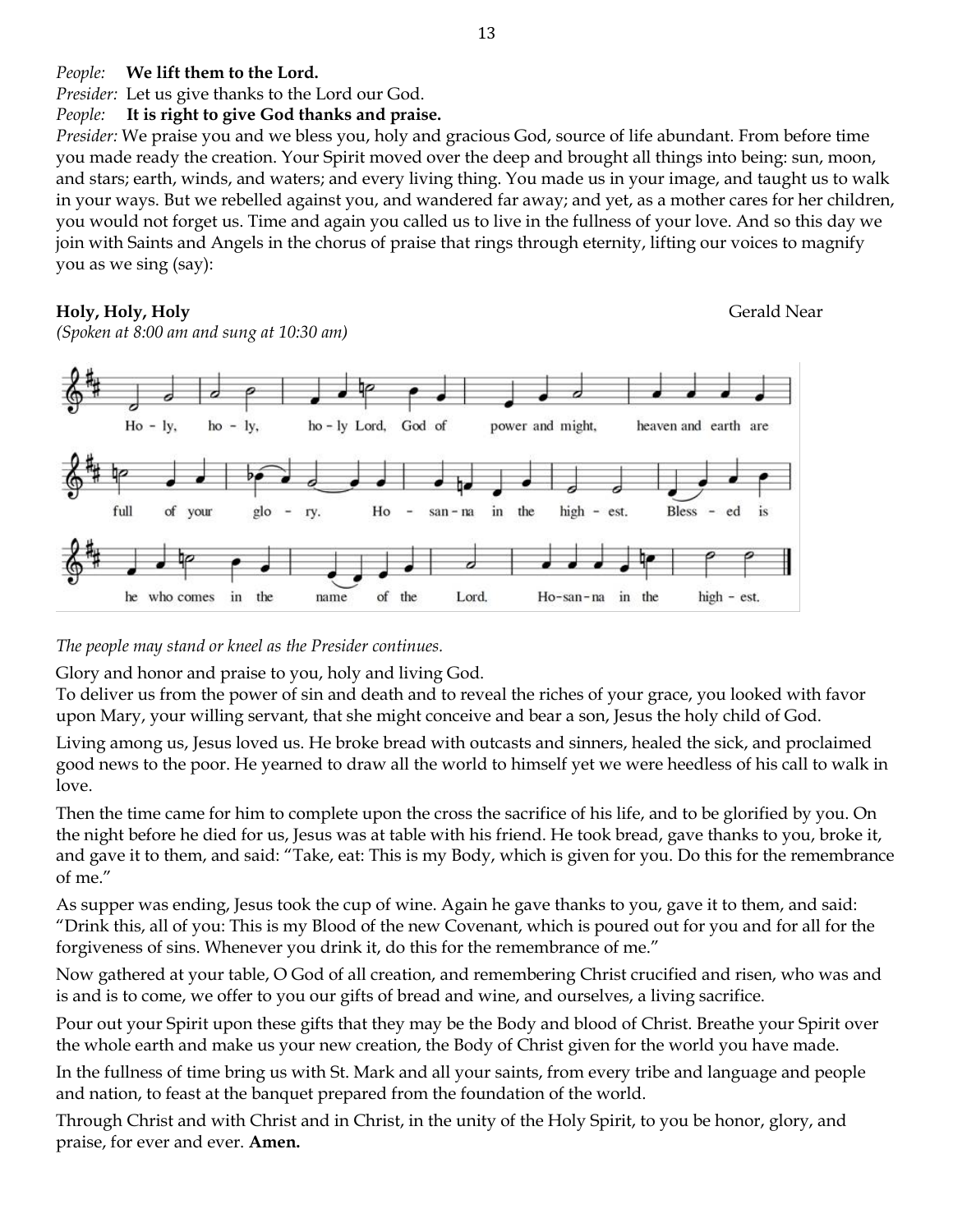And now, as our Savior Christ has taught us, we are bold to pray:

**Our Father, who art in heaven, hallowed be thy Name, thy kingdom come, thy will be done, on earth as it is in heaven. Give us this day our daily bread. And forgive us our trespasses, as we forgive those who trespass against us. And lead us not into temptation, but deliver us from evil. For thine is the kingdom, and the power, and the glory, for ever and ever. Amen.**



#### *Presider:* The Gifts of God for the People of God.

# *People:* **Let us take them in remembrance that Christ died for us and feed on him in our hearts by faith, with thanksgiving.**

*All who seek a deeper relationship with Christ are invited to receive Holy Communion. Parent(s), please feel free to make a decision for your child even if not baptized. If you are able, please come forward toward the High Altar, entering on the organ side, filling in the Communion rail from right to left, and returning to your seat from the Lectern side. At the 10:30 am Service, you may choose to receive the Eucharist at the communion station to the left of the Lectern. Consecrated bread and gluten-free bread are available on both levels. You may also choose to receive consecrated wine from the shared cup or from a separate smaller cup of intinction (dipping). If you prefer to receive a blessing, please come forward and cross your hands over your chest.* 

#### **Communion Hymn-Blue Hymnal 158: Ah, holy Jesus, how hast thou offended Herzliebster Jesu**

**Post-Communion Chant – Red Hymnal 163: No harm have I done you** *(please omit Amen)*R.M. Carter

#### **Post-communion Prayer** *(standing as able)*

#### *Presider:* Let us pray.

*People:* **Almighty and ever-living God, we thank you for feeding us with the spiritual food of the most precious Body and Blood of your Son our Savior Jesus Christ; and for assuring us in these holy mysteries that we are living members of the Body of your Son, and heirs of your eternal kingdom. And now, Holy God, send us out to do the work you have given us to do, to love and serve you as faithful witnesses of Christ our Lord. To him, to you, and to the Holy Spirit, be honor and glory, now and for ever. Amen.**

#### **Solemn Prayer Over the People**

*Presider:* Let us bow our heads and pray for God's mercy. Graciously behold your people, Almighty God, for whom your Son, Jesus the Christ, was willing to be given into oppressive, abusive hands and to suffer the humiliation of death upon the cross; who lives and reigns forever and ever. *People:* **Amen.**

**Hymn: Blue Hymnal 164: Alone thou goest forth, O Lord** *(sing in place)* **Bangor Bangor**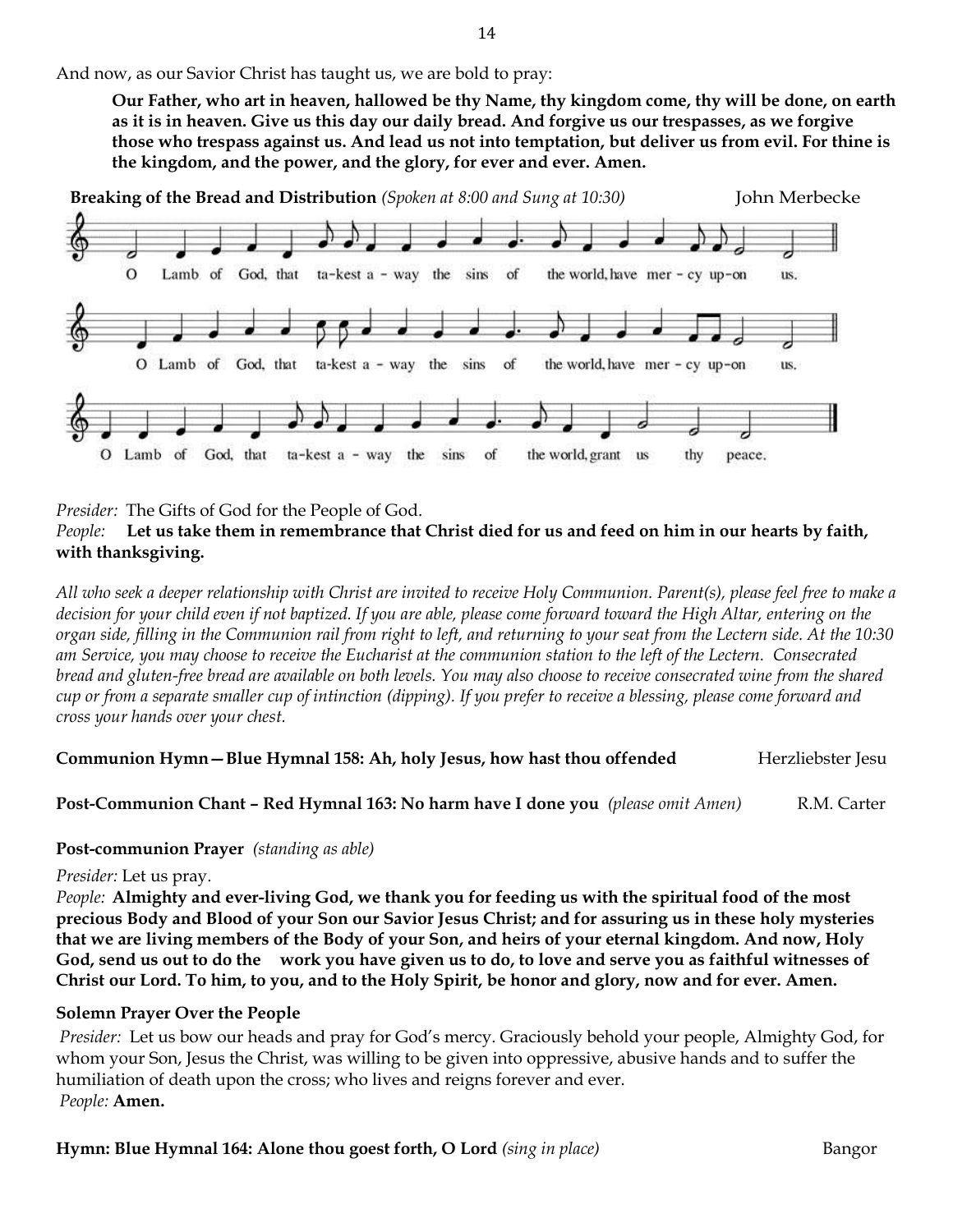#### **Dismissal**

*Deacon:* Let us go forth as we have begun the journey to the Cross and the holiest week in the year. May God be with us. *All:* **Thanks be to God.**

#### *Leave in Silence*

You are invited to participate in the tradition at St. Mark's to remain seated until all the candles are extinguished and the *postlude has ended, fitting ways to conclude our worship together. Thank you.*

*Please, join us for fellowship and conversation, as our celebrations continue in the Parish House. All are welcome! A reminder that when the Rector preaches, his homily is available on the Resource Tables of the* church. Please, feel free to take a copy for further reflection. All homilies are video-taped and can be found at *[www.stmarksgr.org](http://www.stmarksgr.org/) at the Media tab and on YouTube at St. Mark's Episcopal Church, Grand Rapids, MI.*

> *Following the 8 a.m. Service all are invited to the Social Hour, on the third floor, (Please use the double doors on your left, and take the stairs up, near the Welcome Desk.) Host(s): Baldwin and Judy Ogden*

*Following the 10:30 a.m. Service all are invited to the Social Hour, in the Parish Hall, (Please use the double doors on your left, and cross the gathering area.) Host(s): Wendy Muma and Shirley Bernard*

#### **Youth Readers for the Passion**

Ian Brown Xander Brown Isaiah Luk Iris Miller Griffin Stidolph Harrison Stidolph Maclin Stidolph Ella Todd Lauren Todd Director: Mike Dodge

#### **Sustaining St. Mark's Ministry in 2019**

Thanks to all those who sustain our ministry together at St. Mark's with pledges and offerings. The total budget for 2019 is \$726,157, which requires an estimated \$13,888 income per week. **Last week we received \$8,785,** contributions in pledges and offerings**.**

| <b>Contributions</b> | <b>Contributions</b> |                |
|----------------------|----------------------|----------------|
| <b>Received YTD</b>  | Needed YTD           | Difference YTD |
| \$194,058            | \$194,427            | $$-(369)$      |

A reminder that we gratefully receive pledges at any time throughout the year. (Pledge cards and envelopes are available on the resource table in the church, which can be given as cash, check, or direct deposit.) Want more details about the Parish's giving or finances? Please, email questions to Finance Manager, Pam. Stevenson *[pams@stmarksgr.org](mailto:pams@stmarksgr.org)* or our Treasurer, Sharon Buursma *[sbuursma@msn.com.](mailto:sbuursma@msn.com)*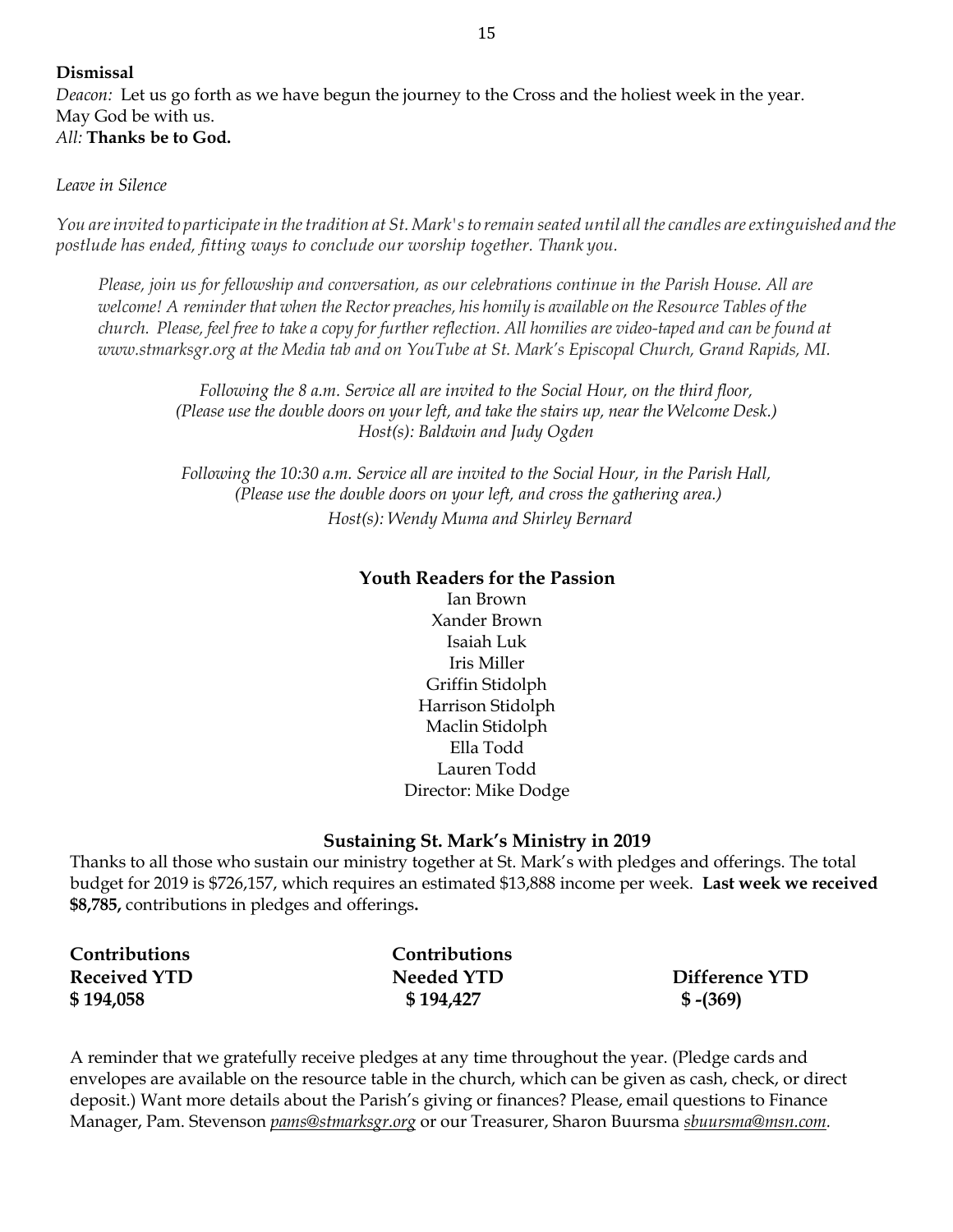# **Sunday News – April 14**

**Holy Week and Easter Services:** Please, see the schedule on the next page and feel free to take a calendar flier home. They are located on the Resource Tables.

**Keeping Watch/Vigil, Maundy Thursday and Good Friday:** A sign-up sheet is at the Welcome Desk for keeping watch following the Maundy Thursday Service and Stations on Good Friday. Please consider this opportunity for prayers. Sign-up sheets are available at the Welcome Desk.

**Easter Flowers:** If you wish to make a donation for Easter Sunday Flowers in memory or honor of a loved one, please pick up an envelope at the end of your pew and drop it in the offering plate. All memorials need to be received by April 15 in order for names to be included in the Easter Bulletins.

**Lenten prayer cards are available for us to write particular prayers during Lent.** The prayers can be placed in the wicker basket on the altar in front of the Lenten Cross. Those prayers will remain at the base of the Cross throughout Lent, a kind of acknowledgment of our need for God in our lives of faith with particular personal intentions.

**Tenebrae Service, Holy Wednesday, 6:30 p.m.**: The name, "Tenebrae", comes from the Latin word meaning "darkness" or "shadows." For centuries, monks referred to their monastic night and early morning services of the last three days of Holy Week as Tenebrae. In the Anglican tradition, we observe Tenebrae on the Wednesday evening of Holy Week, so that the proper liturgies of Maundy Thursday and Good Friday may be observed as the principal Services on those days. This form of the Monastic Office (matins and lauds) is commonly adapted for congregational use during Holy Week. The Office is structured around psalms, readings, and responsories. A distinguishing characteristic of Tenebrae is the series of readings from Lamentations which appear early in the Office and extinguishing of candles following each reading. It is a dramatic Service filled with rich symbols and meaning. Come and pray!

**Sacramental Rite of Reconciliation:** A reminder that confession and reconciliation is particularly appropriate during Lent. This beautiful Rite from our Book of Common Prayer is a face-to-face encounter between a penitent and a priest and is celebrated in the St. Mary's Chapel. If you wish to seek Reconciliation, please, contact Fr. Christian or Mother Sue.

**Meetings from Palm/Passion Sunday through Easter Day:** As part of our prayerful considerations for Holy Week and Easter and as tradition in many parishes, I would respectfully request that there be no meetings scheduled during that eight day period. Instead, please, come and worship at any or all of the twelve Services which will be provided. Holy Week and Easter are the most important days in the Christian Tradition. We are especially invited in to prayer during Holy Week, as we prepare for and then celebrate Christ's glorious resurrection on Easter. Blessings and thanks. ~Christian+

**Social Hour Hosts Needed:** Weekly, we have social hours following both Services. We are very much in needed of ministries or small groups of individuals to host one of the Social Hours, particularly the one following the 10:30 Eucharist. We encourage all ministries to choose a Sunday and to host the Social Hour(s) as a way of highlighting the ministry as well as serving the worshipping community. A reminder that we are reimbursed for the cost of the goodies for the Social Hour up to \$75. 'Lavish spreads' are lovely but not necessary. Please, consider signing up to be of service and for which all present will be most grateful

**Walk for Good Food 2019:** Who's ready to get out and enjoy the spring weather? The annual Access Walk for Good Food will happen on May 5th in downtown Grand Rapids. St. Mark's is a partnering agency with Access and we are putting together a Walk team. Register to walk at the table in the parish hall during social hour. Not a walker? You can still support the team by sponsoring those who are walking. You can also register or donate online. Please contact Jeff Brown or Scot Gugle if you have any questions, or to learn more by linking through our website or visiting accessofwestmichigan.org/walk. #Walk4GoodFood, #W4GF, #AccessWM

**Art Quilts Exhibit:** We are honored to display Anne Armour's Amazing art quilts in St. Mary's Chapel. This is a must see exhibit of talent and skill. Make sure you stop in to visit the gorgeous work.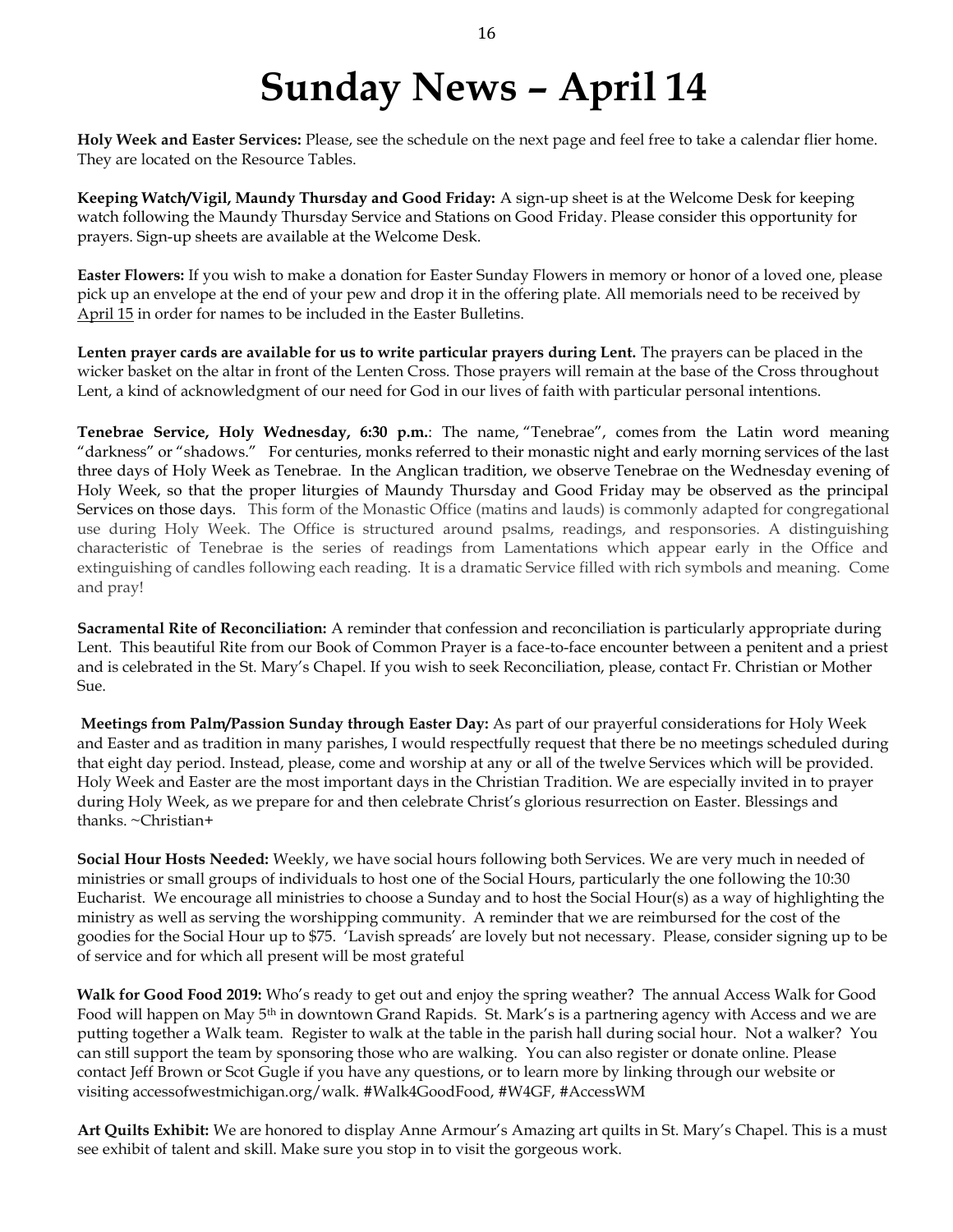**St. Mark's Episcopal Youth:** Oasis meets at St. Mark's on Wednesday. We begin with a potluck at 6:00 p.m., followed by separate programming for youth from grades 6th-12th, adults, and our younger friends from 6:30 p.m. to 7:30 p.m. We'll conclude with a brief Night Prayer at 7:35

**Budget 2019 Update and Need:** We give thanks to the 148 of us who have offered a pledge for which we are very grateful. It isn't too late to join in support of our ministry together. Please, consider making a pledge for 2019 in any amount if you have not yet pledged. The current pledged amount for 2019 is \$446,773 towards \$722,156. Pledge cards are available at both entrances of the Church, and a proportional giving chart is on the reverse side for your consideration. If you have any questions, please contact Sharon Buursma, Treasurer, or Pam Stevenson, Finance Manager. May God bless us in 2019.

**Dismantling Racism:** The Dismantling Racism Ministry is organizing an April 27th visit to the Jim Crow Museum at Ferris State University. A 2:00 PM tour (FREE) has been arranged. Visitors must be 12 years of age or older. Visit the welcome desk for sign-ups and more details. Questions? Contact Julie Connors (915-6643 or [jaconnors71@gmail.com\)](mailto:jaconnors71@gmail.com)

**From the Archives:** The Tenacious Mrs. Church – stop by the archives display case to learn about Mary Elizabeth Church, organist for St. Mark's for fifty years. Note that the beautiful windows above the balcony were given in memory of Mrs. Church, thus, the famed harp also in her memory as a musician.

**Family Fellowship Event: What: Family Fun Night! When: Saturday, April 27th Time: 4:30pm-7:30pm Where: The Ilem's house:** Family Fun Night is an evening of food and fellowship for families with children 5th grade and younger. It is an opportunity to build community among families with young children (including extended families like grandparents) in a low key setting. Although aimed at young families, families with older children are always welcome! The evening will include a potluck style dinner and activity. The location will be at individual homes, with the location rotating based on size of the group and interest. Our next event will take place on **Saturday April 27th**, and we will be playing outdoor games (weather permitting). David and Allison Ilem will host. Please RSVP to Jackie Yam at: [jackie.j.yam@gmail.com](mailto:jackie.j.yam@gmail.com)

**Stepping out for Jesus – A Mother's Day Shoe Fashion Show and Tea:** The Phil-Mar Saints of Grand Rapids: St. Philip's and St. Mark's, cordially invite you to join them in "Stepping Out for Jesus" which is a Mother's Day Shoe Fashion Show and Tea on Saturday May 11 from 2 p.m. to 4 p.m. here at St. Mark's. Please RSVP by April 26 to Becky Bocskey [\(bocsky54@sbcglobal.net\)](mailto:bocsky54@sbcglobal.net) 245-9846 or Pamela Chapman [\(stphilipsgr@att.net\)](mailto:stphilipsgr@att.net) 451-9865. Feel free to wear your own favorite or special pair of shoes).

# **Holy Week and Easter**

**Holy Week Rehearsal: Assisting Ministers and Acolytes – Apr 13, 10 a.m. Holy Week Way of the Cross – Apr 15 & 16, 6:30 p.m. Diocesan Chrism Mass – April 16, 10:30 a.m. Mid-Week Eucharist – April 16 Tenebrae Service of Shadows – Apr 17, 6:30 p.m. Maundy Thursday Agape Meal and Service – Apr 18, 6 p.m. meal, 7 p.m. Service Maundy Thursday Night Vigil – April 18 until 12 a.m. adults Good Friday Way of the Cross – Apr 19, 12 p.m.; Keeping Watch until 3 p.m. Solemn Liturgy of Good Friday (Choir) – Apr 19, 7 p.m. Decorating for Easter – Apr 20, 9:30 a.m. Easter Vigil Service, Baptism and Refreshments – Apr 20, 7 p.m. Festival Easter Services – Apr 21, 8 a.m. & 10:30 a.m. Easter Egg Hunt – Apr 21**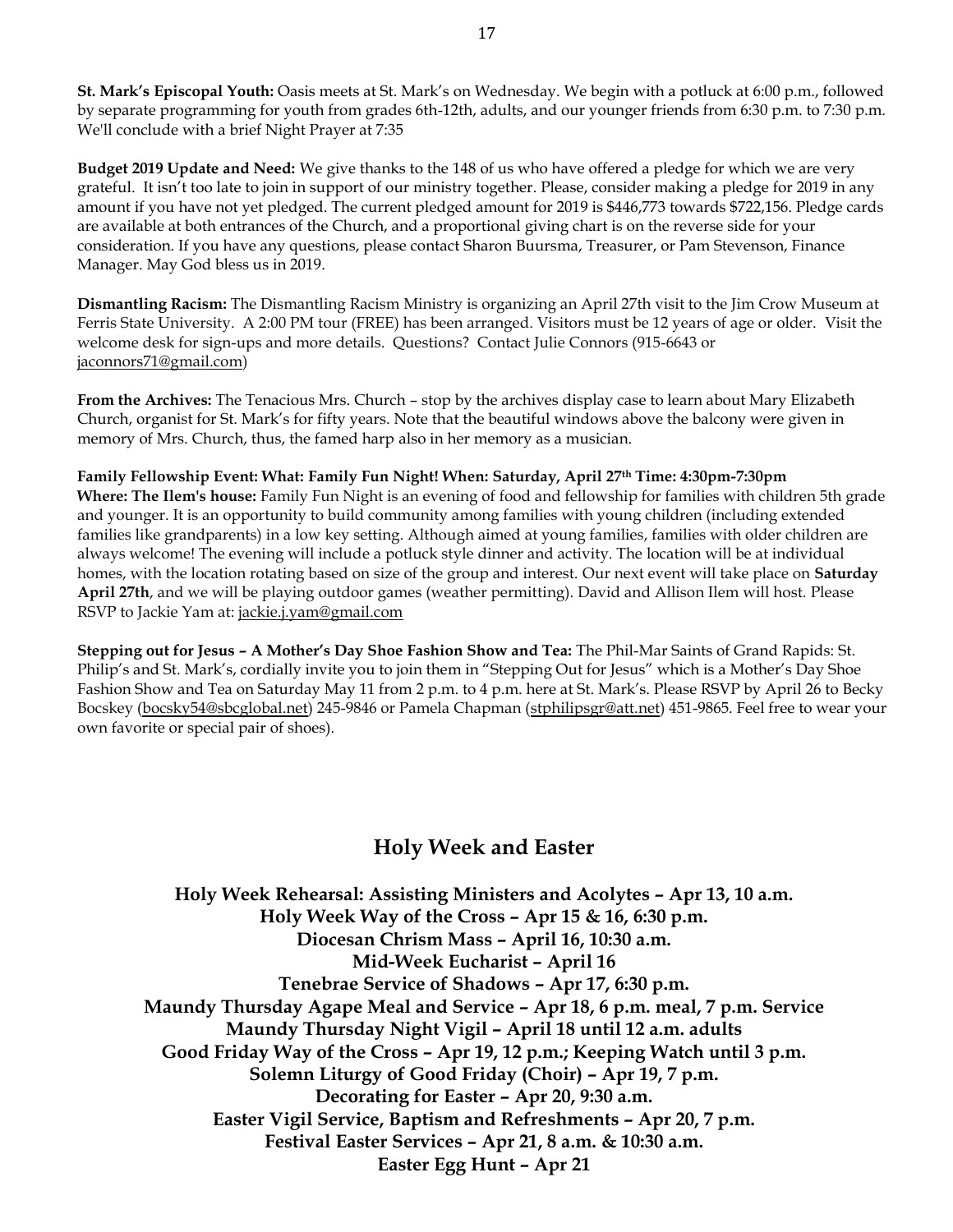

- Sunday, April 14 (Palm/Passion Sunday)
- 8:00 a.m. Holy Eucharist (Sanctuary)
- 8:15 a.m. Breakfast Café (Parish Hall)
- 9:00 a.m. Social Hour (Third Floor Conference Room)
- 9:15 a.m. Childcare (Lower Level)
- 9:30 a.m. Devotion Group (Canterbury Room)
- 9:30 a.m. Youth Formation (Third Level Classroom)
- 9:45 a.m. Adult Choir Warm up (Sanctuary)
- 10:30 a.m. Children's Formation (Lower Level)
- 10:30 a.m. Choral Holy Eucharist (Sanctuary)
- 11:30 a.m. Social Hour (Parish Hall)
- 12:30 a.m. Education for Ministry (Conference Room)
- Holy Monday, April 15
- 12:00 p.m. Meeting outside group (Third Level Classroom)
- 6:30 p.m. Way of the Cross (Sanctuary)
- Holy Tuesday, April 16
- 10:30 a.m. Chrism Mass (Sanctuary)
- 5:30 p.m. Meeting outside group (Third Level Classroom)
- 6:30 p.m. Way of the Cross (Sanctuary)
- Holy Wednesday, April 17
- 12:00 p.m. Midweek Eucharist with Healing Prayer (St. Mary's Chapel)
- 6:30 p.m. Tenebrae Service (Sanctuary)

Holy Thursday, April 18

- 12:00 a.m. Meeting outside group (Third Level)
- 6:00 p.m. Maundy Thursday Agape Meal and Readings (Parish Hall)
- 7:00 p.m. Maundy Thursday Service followed by Keeping watch until 12 a.m. (Sanctuary)

Holy Friday, April 19

- 12:00 p.m. Stations (Way) of the Cross and Sanctuary open for prayer until 3:00 p.m.
- 7:00 p.m. Solemn Liturgy of Good Friday (Sanctuary)

Holy Saturday, April 20

- 9:00 a.m. Meeting outside group (Third Floor Classroom)
- 9:00 a.m. Decorating for Easter (Sanctuary and Sacristy)
- 7:00 p.m. Easter Vigil, Baptism and Reception (Sanctuary)

#### Easter Sunday, April 21

- 8:00 a.m. Festival Holy Eucharist (Sanctuary)
- 8:15 a.m. Breakfast Café (Parish Hall)
- 8:45 a.m. Social Hour (Third Floor Conference Room)
- 9:15 a.m. Devotional Group (Canterbury Room)
- 9:15 a.m. Childcare (Lower Level)
- 9:30 a.m. Youth Formation (Level Three Classroom)
- 9:45 a.m. Adult Choir Warm Up (Sanctuary)
- 10:30 a.m. Children's Formation (Lower Level)
- 10:30 a.m. Festival Holy Eucharist, Choir and Brass (Sanctuary)
- 11:30 a.m. Social Hour (Parish Hall)
- 11:30 a.m. Easter Egg Hunt (Front Lawn)
- 12:30 p.m. Education for Ministry (Conference Room)